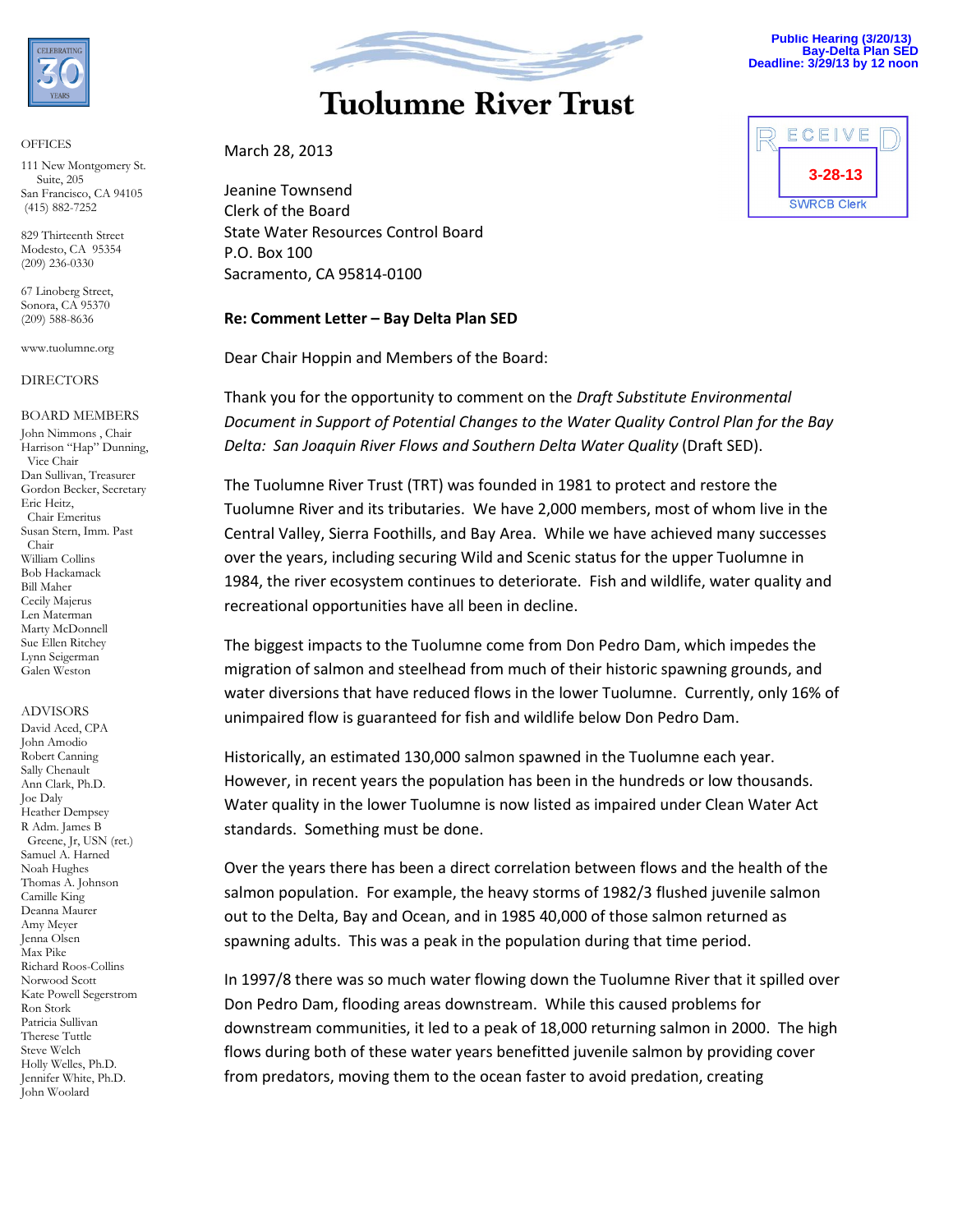floodplains for foraging, and improving water quality, including temperature and dissolved oxygen.

On December 31, 2012, the State Water Resources Control Board (State Water Board) released the Draft Supplement Environmental Document (SED) which presents the State Water Board's analysis of the need for, and effects of, potential changes to the *2006 Water Quality Control Plan for the San Francisco Bay/Sacramento-San Joaquin Delta Estuary* (2006 Bay-Delta Plan).

State water quality law requires the adoption of Water Quality Control Plans that identify existing and potential beneficial uses of waters of the state and establish water quality objectives to protect these uses. The Bay-Delta Plan protects water quality in the region and includes water quality objectives to protect fish and wildlife beneficial uses through inflows to the Delta from the Sacramento River and San Joaquin River and Delta outflows, in addition to objectives for salinity to protect agricultural beneficial uses.

### **Background**

The 2006 Bay-Delta Plan was adopted by the State Water Board on December 13, 2006 and identified a number of emerging issues that required additional review and water quality control planning. San Joaquin River flow was one of the emerging issues. During development of the 2006 Bay-Delta Plan data submitted by fisheries agencies suggested that various fish species within the Delta and San Joaquin River basin had not shown significant signs of recovery since adoption of the San Joaquin River Spring Flow and Pulse Flow objectives in the 1995 Plan and the implementation of the Spring Flow objectives in D-1641. Some species have shown significant declines. The San Joaquin River flow objectives were not changed in the 2006 Plan due to a lack of scientific information on which to base any changes. Thus San Joaquin River flow is the focus of this SED along with southern Delta salinity, one of the other emerging issues.

Specifically, the purpose for the plan amendment to the 2006 Bay-Delta plan is twofold:

- To establish flow objectives during the February-June period and a program of implementation for the reasonable protection of fish and wildlife beneficial uses in the lower San Joaquin River, including the three eastside, salmon-bearing tributaries (the Stanislaus, Tuolumne, and Merced Rivers).
- To establish southern Delta water quality objectives for the reasonable protection of southern Delta agricultural beneficial uses and a program of implementation to achieve the objectives.

The SED goes on to state that the goals related to the Lower San Joaquin River flow objectives include:

"To provide flow conditions in the lower San Joaquin River and three eastside tributaries and take other reasonably controllable measures sufficient to support and maintain the natural production of viable native fish populations migrating through the Delta, including flows that mimic the natural hydrographic conditions to which native fish species are adapted" (SED p. ES-10).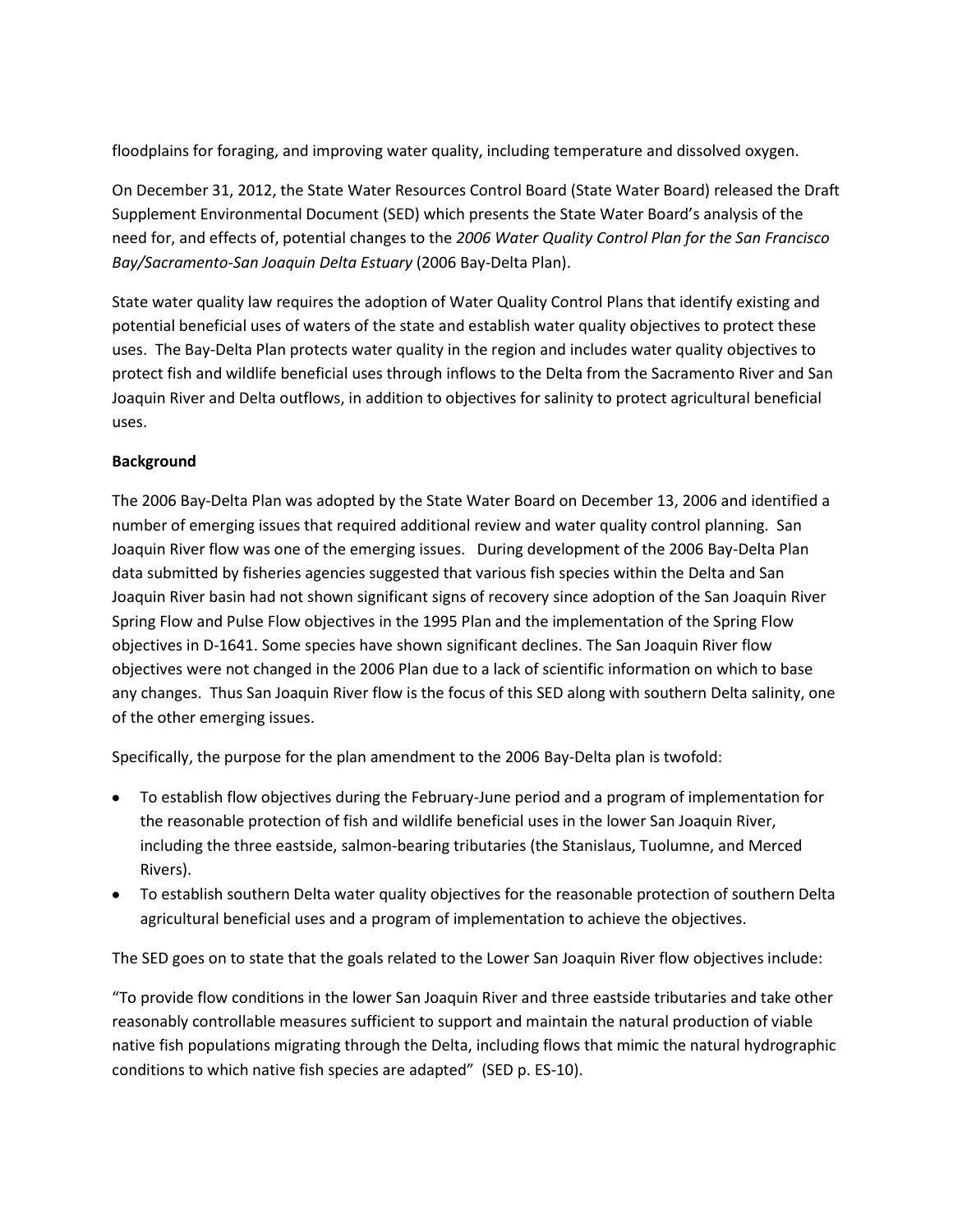We do not believe the SED adequately accomplishes what the State Water Board has set out to accomplish for several reasons.

1. The proposed February through June flow requirement of 35% unimpaired flow is too low to protect native fish populations. The State Water Board in its report *Development of Flow Criteria for the Sacramento-San Joaquin Delta Ecosystem* (State Water Board, August 3, 2010) presented a thorough analysis of flow requirements to protect native fish species and concluded that 60%of 14-day average unimpaired flow from February through June is required to protect public trust resources. The 2010 report went on to state that the 60% criterion is "supported by sufficiently robust scientific information" (State Water Board Development of Flow Criteria, p. 119).

The State Water Board then backtracks in the SED and states: "The 60% recommendation is imprecise; it provides an upper end for the range of unimpaired flow alternatives that will be evaluated in the SED. The 20% alternative provides a lower end for this range and the 40% alternative provides an intermediate value for evaluation in the SED" (SED Appendix C, p. 3-62). Nowhere in the 2010 report is the 60% criterion presented as the upper end for the range. At a minimum it is an intermediate value and should be analyzed as such.

Available information is unequivocal that 35% is too low. Testimony prepared and submitted on behalf of The Bay Institute, American Rivers, Environmental Defense Fund, Natural Heritage Institute, and the Natural Resource Defense Council clearly demonstrate the need for higher flows. Among the points made in this testimony:

- Based on the abundance to prior flow relationship, average springtime inflows of 10,000 cfs or more are likely to achieve the salmon doubling goals.
- Periodic springtime inflows of 25,000 cfs are needed to achieve large-scale floodplain inundation on the lower San Joaquin as currently physically constrained.
- Inflows of at least 5,000 cfs are necessary to maintain minimum temperature conditions for migrating salmonids in April and May.
- Salmon population growth was negative in two-thirds of years when spring San Joaquin River inflows were below 5000 cfs.
- Population growth was positive 84% of years when inflows were in excess of 5,000 cfs.

The proposed 35% of unimpaired flow requirement does not meet these thresholds and will not protect public trust resources. The State Water Board provides no analysis to justify its determination that 35% of unimpaired flow is required from February through June from each of the Merced, Tuolumne, and Stanislaus Rivers on a 14-day running average. The Tuolumne River Trust believes that at least 50% of unimpaired flow is necessary to protect public trust resources.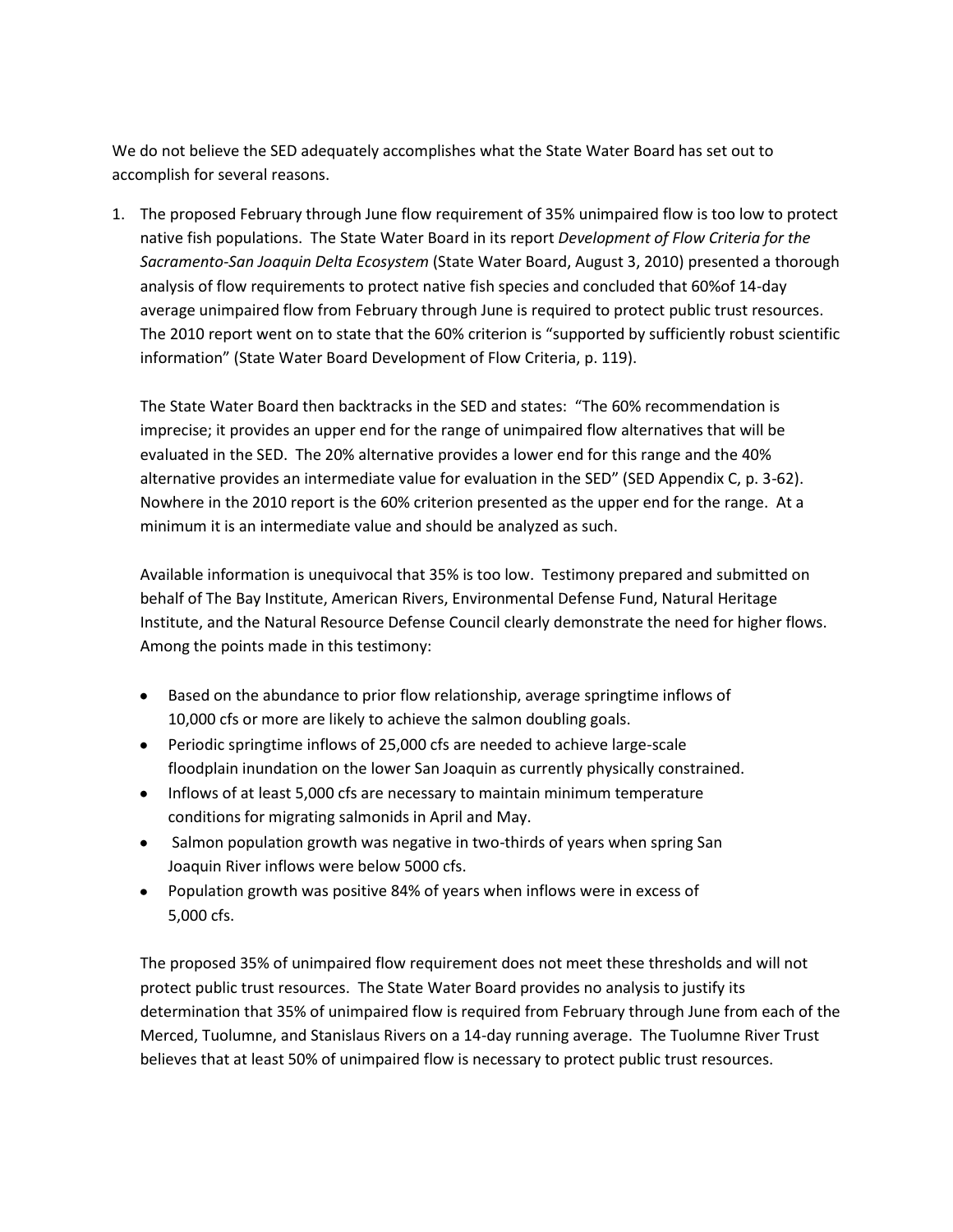- 2. The 14-day running average creates too much smoothing of peak flows. Peak flows are important and necessary for inundating floodplains. The Tuolumne River Trust recommends a shorter averaging period, no more than 7-days.
- 3. As described in the SED, the State Water Board's objective is to protect native fish populations, and yet the entire focus of the flow analysis is on a single life stage of a single fish species - the fall run Chinook salmon population. For fall run Chinook salmon, the SED restricts itself to providing flows only for outmigrating juveniles, and ignores the needs of other life stages, including upmigration, spawning, and incubation. Beyond fall run Chinook salmon, the SED ignores the needs of other native fish species, including Central Valley steelhead, Green sturgeon, Delta smelt, Longfin smelt, Sacramento splittail, River lamprey, San Joaquin roach, Pacific lamprey, and hardhead. While in general fall run Chinook salmon receives the majority of attention through agency recovery programs, the SED provides no justification for limiting its scope to this single life stage of this single species. This appears to be contrary to the explicitly stated goal of providing flow conditions to maintain the natural production of viable native fish populations migrating through the Delta.

The State Water Board must take a more holistic approach to aquatic ecology in the lower San Joaquin River and examine the full life cycle of salmon and other species. By isolating life cycles and/or species the State Water Board is taking a piecemeal approach that will not result in recovery of any of the species and will doom future recovery efforts. Even if juvenile salmon survival is improved through the lower San Joaquin River, it provides no certainty that other life stages will be similarly successful. Beyond fall run Chinook salmon, the continued decline of other species could threaten the entire integrity of the Bay-Delta ecosystem, just as we have seen occurring with the decline of pelagic organisms in the Delta.

4. The draft narrative objective stated in the SED states:

Maintain flow conditions from the San Joaquin River Watershed to the Delta at Vernalis, together with other reasonably controllable measures in the San Joaquin River Watershed, sufficient to support and maintain the natural production of viable native San Joaquin River watershed fish populations migrating through the Delta. Flow conditions that reasonably contribute toward maintaining viable native migratory San Joaquin River fish populations include, but may not be limited to, flows that mimic the natural hydrographic conditions to which native fish species are adapted, including the relative magnitude, duration, timing, and spatial extent of flows as they would naturally occur. Indicators of viability include abundance, spatial extent or distribution, genetic and life history diversity, migratory pathways, and productivity.(SED Appendix K, p. 1)

We believe it is important to include the doubling goal, as originally identified in the Technical Report on the Scientific Basis for Alternative San Joaquin River Flow and Southern Delta Salinity Objectives, which includes the sentence: "Specifically, flow conditions shall be maintained, together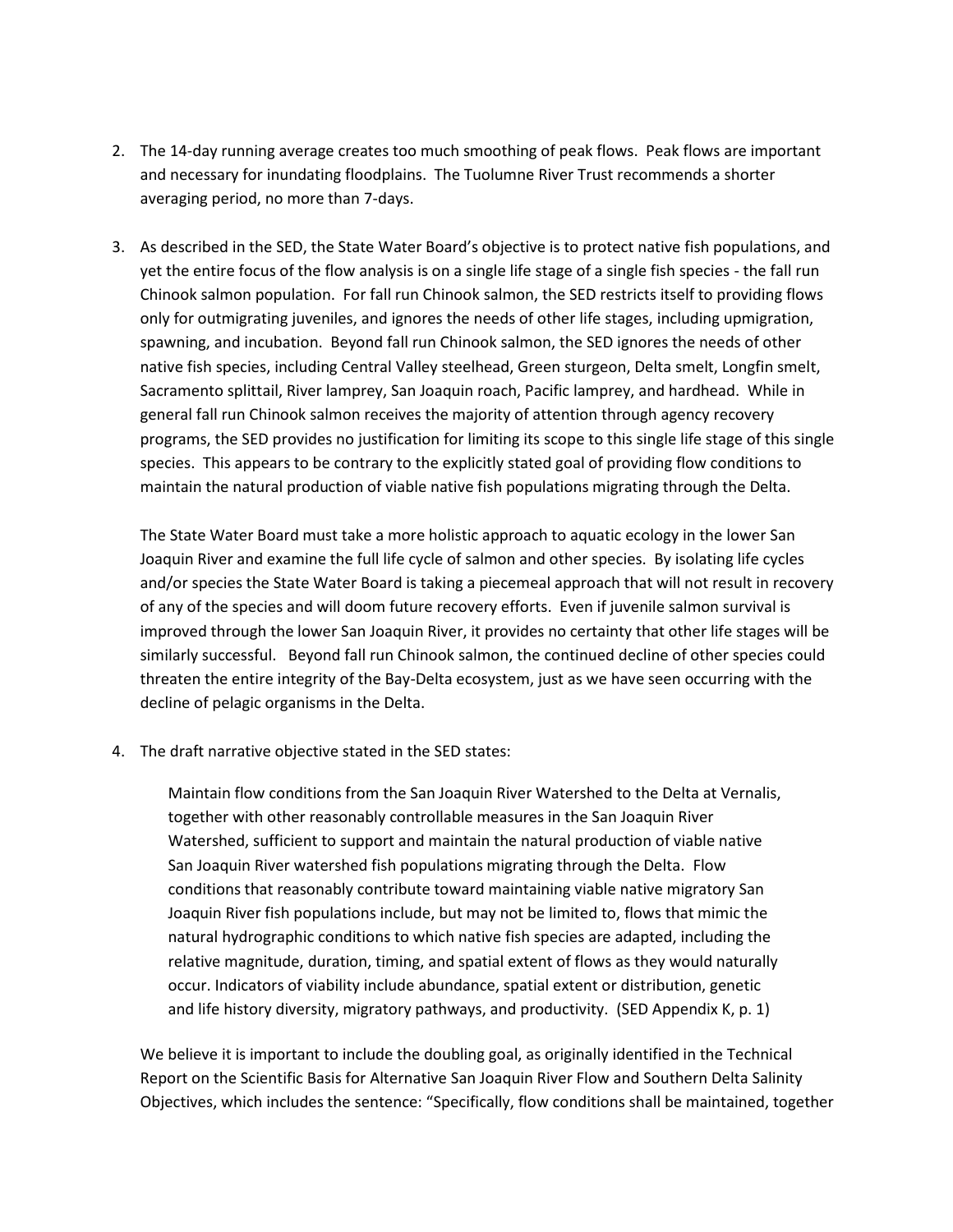with other reasonably controllable measures in the SJR watershed, sufficient to support a doubling of natural production of Chinook salmon from the average production of 1967–1991, consistent with the provisions of State and federal law." (SED Appendix C, p. 3-60) It is unclear why this statement was removed from the narrative objective. State and Federal law mandates that State and Federal agencies adopt policies and management practices that contribute towards this goal and the State Water Board is no exception, thus this must be included in the narrative objective.

- 5. The draft narrative objective couples flows with "with other reasonably controllable measures in the San Joaquin River Watershed" (SED Appendix K, p. 1). In other words, the State Water Board is relying on other measures other than flows to achieve its objectives. By including this as part of the goal, the State Water Board appears to be attempting to balance the competing beneficial uses of the Bay-Delta by including non-flow measures. However, the SED provides no details about these other measures, let alone an analysis of how they will contribute to protection of public trust resources. Furthermore, the State Water Board's jurisdiction and ability to mandate, control, and enforce non-flow measures is very unclear and we suspect that in fact, the State Water Board has no jurisdiction to do so. The State Water Board would abandon its duty to protect public trust resources in the hopes that other entities and organizations will step in to implement non-flow measures.
- 6. The State Water Board's proposal to adopt the objective of 35% of unimpaired flow appears to be made as an effort to balance the competing uses of water. However no clear standards or explicit decision making framework is identified to support the recommendation. The Board must describe a transparent process and framework for reaching any conclusion, and it must clearly justify the conclusion. As it stands, the 35% of unimpaired flow recommendation appears to be made with little or no clear justification. In fact, it will not protect public trust resources. We recommend the board define its decision making framework and process before making a decision.
- 7. The State Water Board presents an economic analysis that does not adequately treat recreational, sport, and commercial fishing. These are important sectors of the economy that rely on improved fish populations, in particular, improved salmon poplulations. The economic analysis does not quantify benefits to recreational fishing and makes no mention at all of benefits to commercial fishing, which is highly dependent on a healthy salmon fishery. Beyond the direct benefits of an improved commercial fishery, there are many indirect benefits, such as improvements to tourism and restaurants. We believe that the economic analysis should account for these benefits.
- 8. The economic analysis also assumes little to no elasticity in water use; it does not take into account more efficient use of water through improvements in technology, better groundwater management, and changes in cropping patterns. In urban areas, we have seen great progress on water conservation. In 2008, the San Francisco Public Utilities Commission and its wholesale customers used more than 250 million gallons of water per day (mgd). Last year that figure dropped to about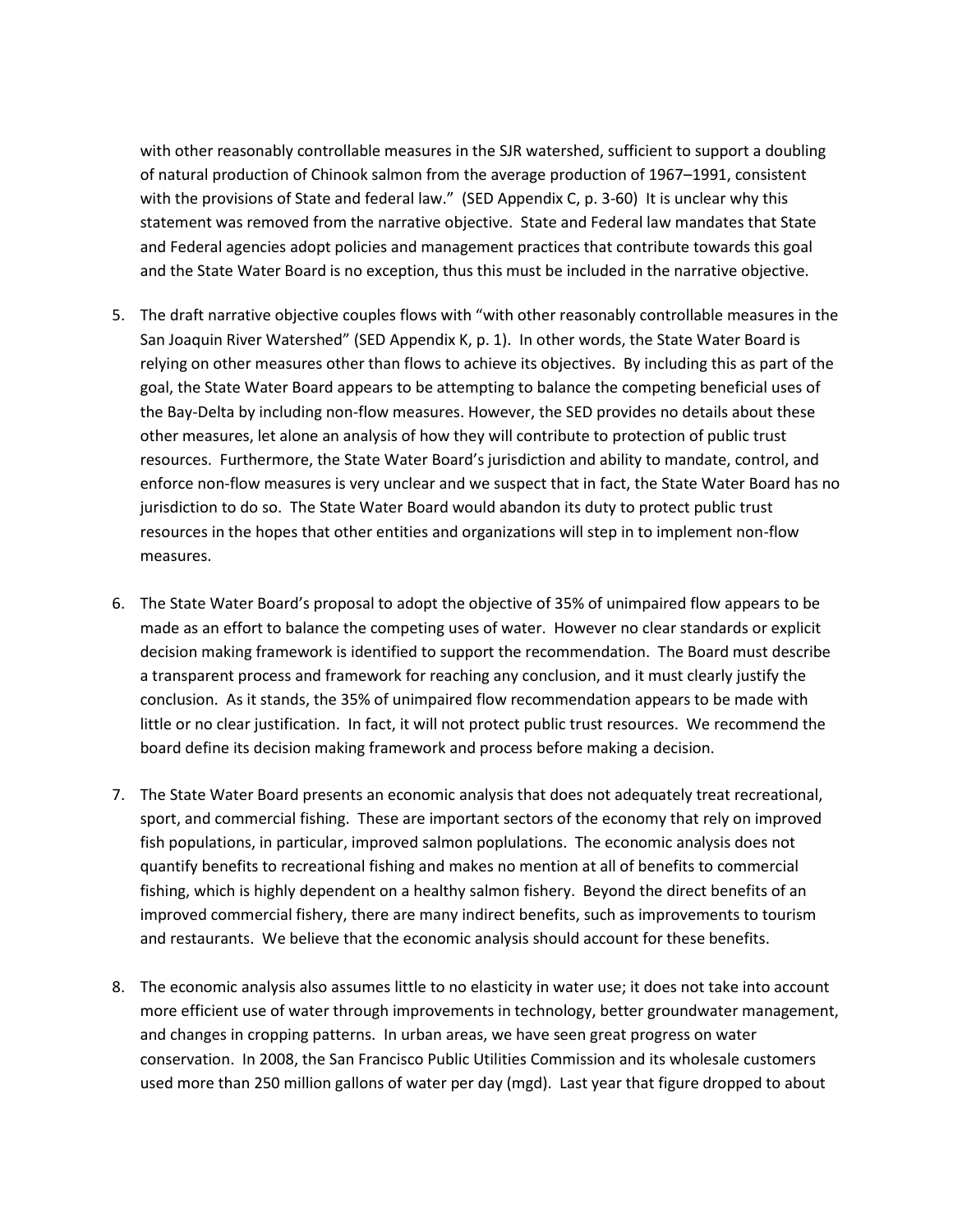220 mgd, close to a 15% decrease. Similar progress could be made in the agricultural sector, which consumes 80% of the water diverted from the Tuolumne.

Improving flows on the San Joaquin and its tributaries will not necessarily harm agriculture. Through better monitoring of the snowpack, the efficient application of irrigation water, and modest cropshifting, agriculture will remain a vibrant economic driver in the Central Valley while reducing the negative impacts of water diversion on the San Joaquin River Basin ecosystem.

Clearly irrigation districts in the region have the ability to use water more efficiently. Last year, the Modesto Irrigation District proposed transferring up to 27,500 ac-ft of water to the San Francisco Public Utilities Commission by capturing and redistributing canal tailwater (*MID releases draft contract for sale of water to SF*, Modesto Bee, April 30, 2012 attached). The Oakdale Irrigation District (OID) has transferred as much as 30,000 ac-ft of water to the Stockton area over the past 10 years, and more recently, the Oakdale Irrigation District has entered negotiations to sell up to water to the City of Brisbane (Oakdale Irrigation District outlines water sale idea, Modesto Bee, September 17, 2012 attached). It is also notable that OID recently annexed 812 additional acres into the district (*OID Approves Annexation List*, Oakdale Leader, February 20, 2013 attached) and is considering annexing an additional 7,234 acres. These recent activities demonstrate that local irrigation districts have water to spare and they have the ability to manage the water more efficiency. This must be analyzed in any robust and credible economic analysis.

#### Water Use Efficiency

Water efficient irrigation practices and technologies, including 1) soil moisture sensors and smart irrigation controllers, 2) real-time weather data, daily evapotranspiration reports and computer models that help farmers irrigate more precisely, and 3) shifting crops from flood irrigation to sprinklers and drip systems would help farmers adjust to reduced water availability. Improving irrigation efficiency has the added benefit of reducing fertilizer and pesticide use, reducing soil erosion, and minimizing runoff.

The irrigations districts could encourage greater implementation of water efficient technologies by providing rebates for equipment to offset initial capital investments. They could further encourage efficiency by providing educational and technical assistance to their customers. Providing farmers with meteorological and hydrological information on climate, soil conditions and crop water needs would be very beneficial.

According to the Pacific Institute, potential irrigation efficiencies range from 60-85% for flood irrigation, 70- 90% for sprinklers, and 88-90% for drip and micro-irrigation systems. Recent studies out of UC Davis suggest that drip irrigation can double the output of many crops, producing twice the yield per acre.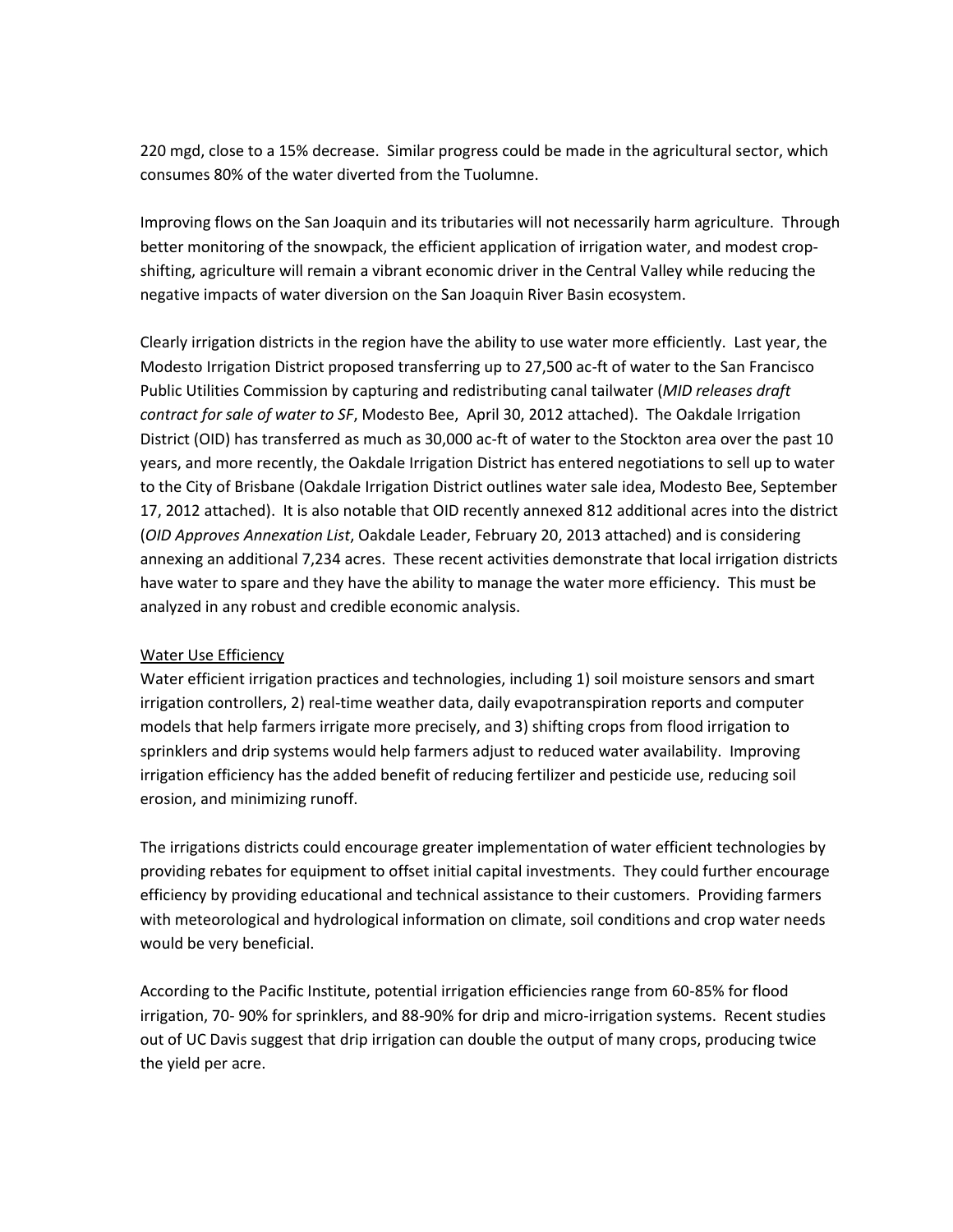With higher crop yields on prime agricultural land, the irrigation districts could provide incentives to retire drainage-impaired and/or flood-prone lands to reduce irrigation on marginal farmland. The Big Bend Floodplain Protection and Habitat Restoration Project on the Tuolumne River has successfully restored 240 acres of floodplain along the Tuolumne River that had previously faced a long history of flooding. A similar project is underway at the 1,600-acre Dos Rios project at the confluence of the Tuolumne and San Joaquin Rivers.

The irrigation districts might consider water pricing as a means of promoting best management practices. Through water budgets and tiered pricing, efficiency would be rewarded and encouraged.

#### Better Snowpack Monitoring

Through improved monitoring of the snowpack, more water could be released from reservoirs in the spring to enhance the out-migration of juvenile salmon, and then late season run-off could be captured for storage. Currently, in many years water is captured when the salmon need it most, and then released later in the season to create capacity for flood water storage. Better management would allow for both beneficial releases and storage.

#### Modest Crop Shifting

Modest crop shifting could increase crop value while reducing water consumption. By replacing lower-value, water-intensive crops with higher-value, water-efficient crops, farmers could produce more food with less water. According to the Pacific Institute, field crops, such as rice and alfalfa, currently account for 56% of irrigated acreage in California. They use 63% of applied water but generate only 17% of California's crop revenue. Vegetables, on the other hand, account for only 16% of irrigated acreage, and use just 10% of applied water, but generate 39% of California's crop revenue.

Incentivizing some transition to higher-value, water-efficient crops would increase agricultural income while freeing up more water for the benefit of fish and wildlife, water quality and recreation.

Thank you for considering our comments that we submit on behalf of our 2,000 members and the people who signed the enclosed petitions.

Sincerely,

Patrick Koeple

Patrick Koepele Deputy Executive Director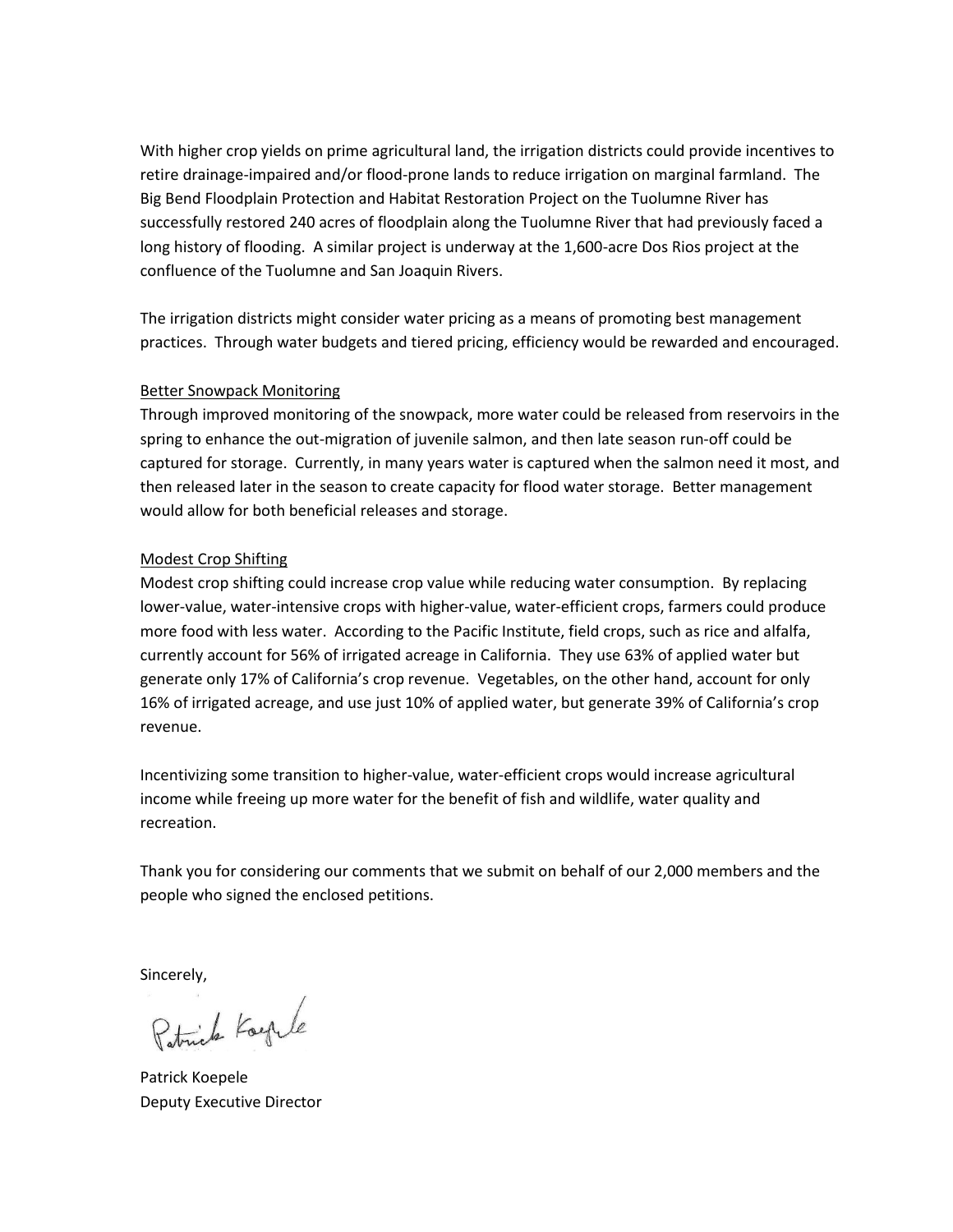Enclosures:

- *MID releases draft contract for sale of water to SF*, Modesto Bee, April 30, 2012
- *Oakdale Irrigation District outlines water sale idea*, Modesto Bee, September 17, 2012
- *OID Approves Annexation List*, Oakdale Leader, February 20, 2013
- *Eastern Stanislaus' grazing land giving way to acres of orchards,* Modesto Bee, November 3, 2012
- Petitions (Hardcopy only)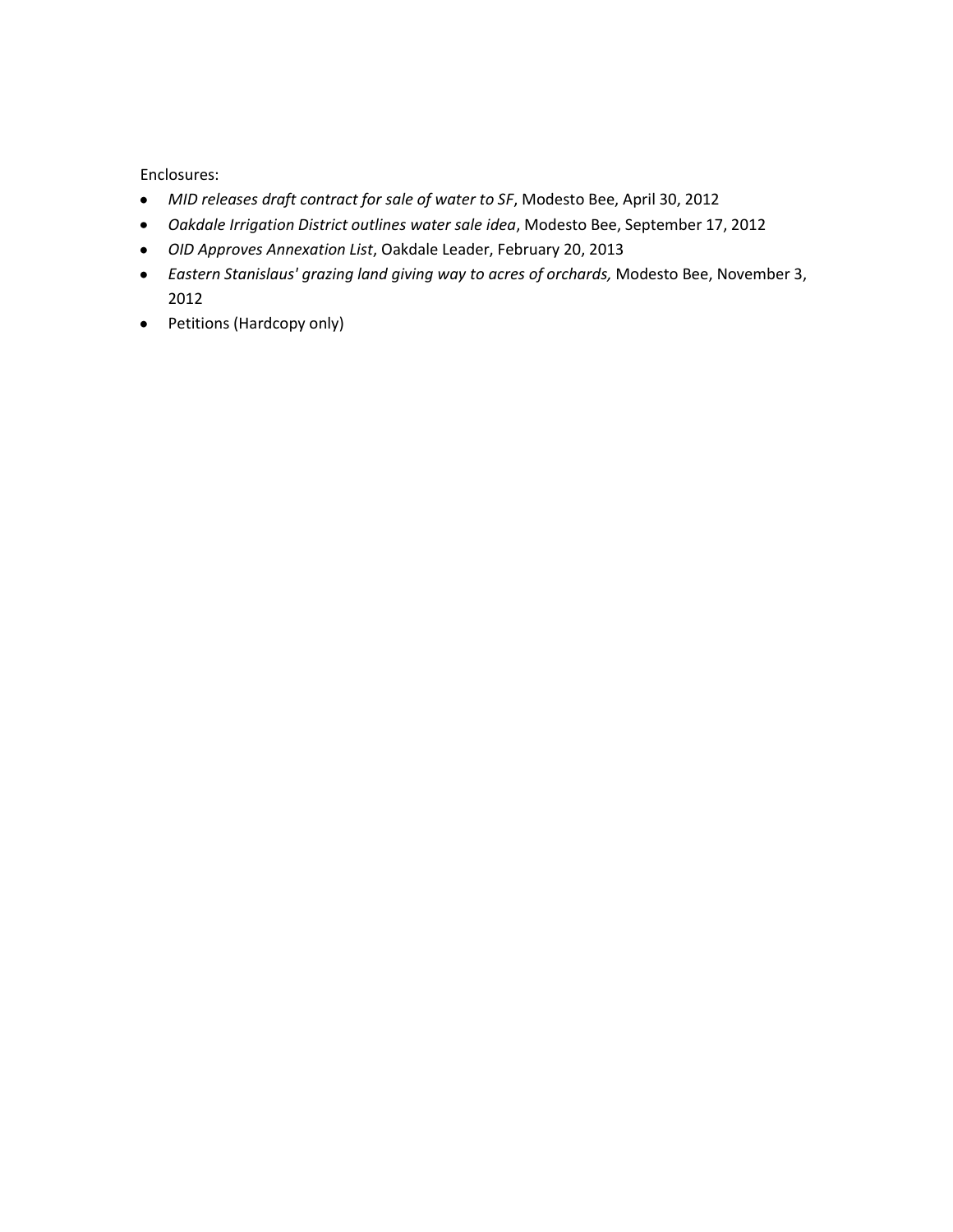# **The Modesto Bee**

modbee.com

**Print This Article** 

Posted on Mon, Apr. 30, 2012

### **MID releases draft contract for sale of water to SF**

*By John Hollandjholland@modbee.com*

*last updated: April 30, 2012 10:59:43 PM*

The Modesto Irrigation District on Monday evening released final details of a proposed water sale to San Francisco.

The district also announced that its board will discuss the controversial plan May 8 and could vote on it May 22.

As soon as July 1, San Francisco could be taking the water into its system, upstream on the Tuolumne River from the MID's diversion.

The 2,240 acre-feet per year amounts to 1.2 percent of the MID's average farm deliveries, but nonetheless has drawn critics. One of them, John Duarte, said the water is needed in drought years for the farmers and for treated-water customers in Modesto.

"There is simply no water to sell," he said after reviewing the draft. "This proposed water transfer is in complete violation of the district's commitment to urban users and agriculture."

San Francisco's starting price would be about 100 times what farmers pay.

The MID ultimately could sell 27,500 acre-feet, about 15 percent of its annual farm deliveries, at prices to be determined. The district plans to free up the water with conservation projects along its canal system.

The May 22 vote could include launching the environmental study needed for the larger water sale.

In a memo Friday to the board, General Manager Allen Short outlined the criteria for selling water.

Yosemite's Hetch Hetchy Valley was a beautiful sight Sunday 05/22/05 as about 40 to 50 people including members of the group Restore Hetch Hetchy walked one of the many trails down the backs of Hetch Hetchy reservoir in Yosemite National Park. A view of Kolana rock, on the right, shooting up the reservoir. (Marty Bicek/The Modesto Bee) - Modesto Bee - Marty Bicek

"Water rights will not be sold or transferred," he wrote. "MID service area customers will be protected even in water-short years."

Proponents of selling water say the income could go to the substantial upgrades needed on the canal system and to the MID's share of the cost of a new federal license for Don Pedro Reservoir.

Some critics would prefer the water stay in agriculture, the primary driver of the San Joaquin Valley economy, whether through sales to farmers or groundwater recharge.

Environmentalists say water conserved on the canal system should go into the lower Tuolumne River to enhance its fishery.

The draft contract for the first sale has mostly the same details as were discussed in public meetings in recent months.

The 2,240 acre-feet is a little more than the 2,200 initially discussed. An acre-foot covers an acre a foot deep.

San Francisco would pay \$700 per acre-foot to start, as previously stated. The price would rise as much as 3 percent per year to reflect inflation.

The sale would have an initial term of 10 years, during which time the two sides would review whether the sale could be affected by new river flow requirements aimed at protecting fish. The sale then could be renewed for two 20-year periods.

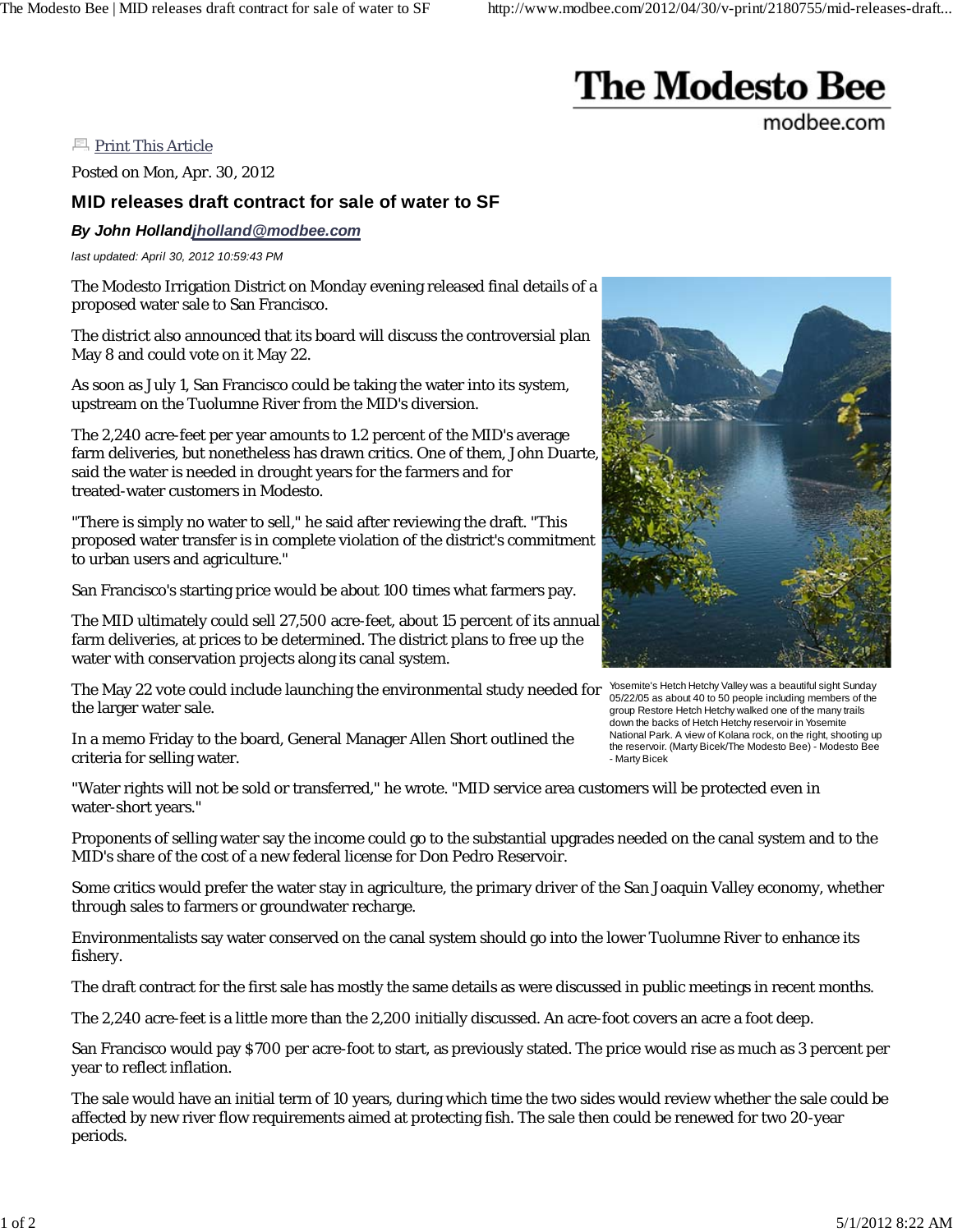San Francisco's Hetch Hetchy Water and Power System serves about 2.5 million water customers in four Bay Area counties.

San Francisco officials have said the MID water, even at \$700 per acre-foot, is more practical than the alternatives for meeting future demand. They include water conservation, recycling, groundwater and desalinization.

Environmental groups have questioned the need for the MID water because demand in the San Francisco system has dropped.

The MID had planned to release the draft contract in early April, but it was delayed while San Francisco reviewed a protest letter from the Tuolumne River Trust.

The group's concerns include the effect on the river stretch just below Hetch Hetchy Reservoir, which would have less water if San Francisco diversions increase.

### **Bee staff writer John Holland can be reached at jholland@modbee.com or (209) 578-2385.**

#### **AT A GLANCE**

• **HOW MUCH:** San Francisco would get as much as 2,240 acre-feet of Tuolumne River water from the Modesto Irrigation District per year. This is 1.2 percent of the average deliveries to farmers.

• **PRICE:** \$700 per acre-foot to start; as much as 3 percent annual increase to reflect inflation

• **TERM:** 10 years to start, then two 20-year renewals

• **WHAT'S NEXT:** Discussion at May 8 MID board meeting. Possible vote May 22 on completing this sale and starting environmental review on future sales of as much as 25,000 additional acre-feet.

• **ONLINE:** The draft sale contract and related documents are at www.modbee.com.

This article is protected by copyright and should not be printed or distributed for anything except personal use. Copyright © 2012, The Modesto Bee, 1325 H St., Modesto, CA 95354 Phone: (209) 578-2000.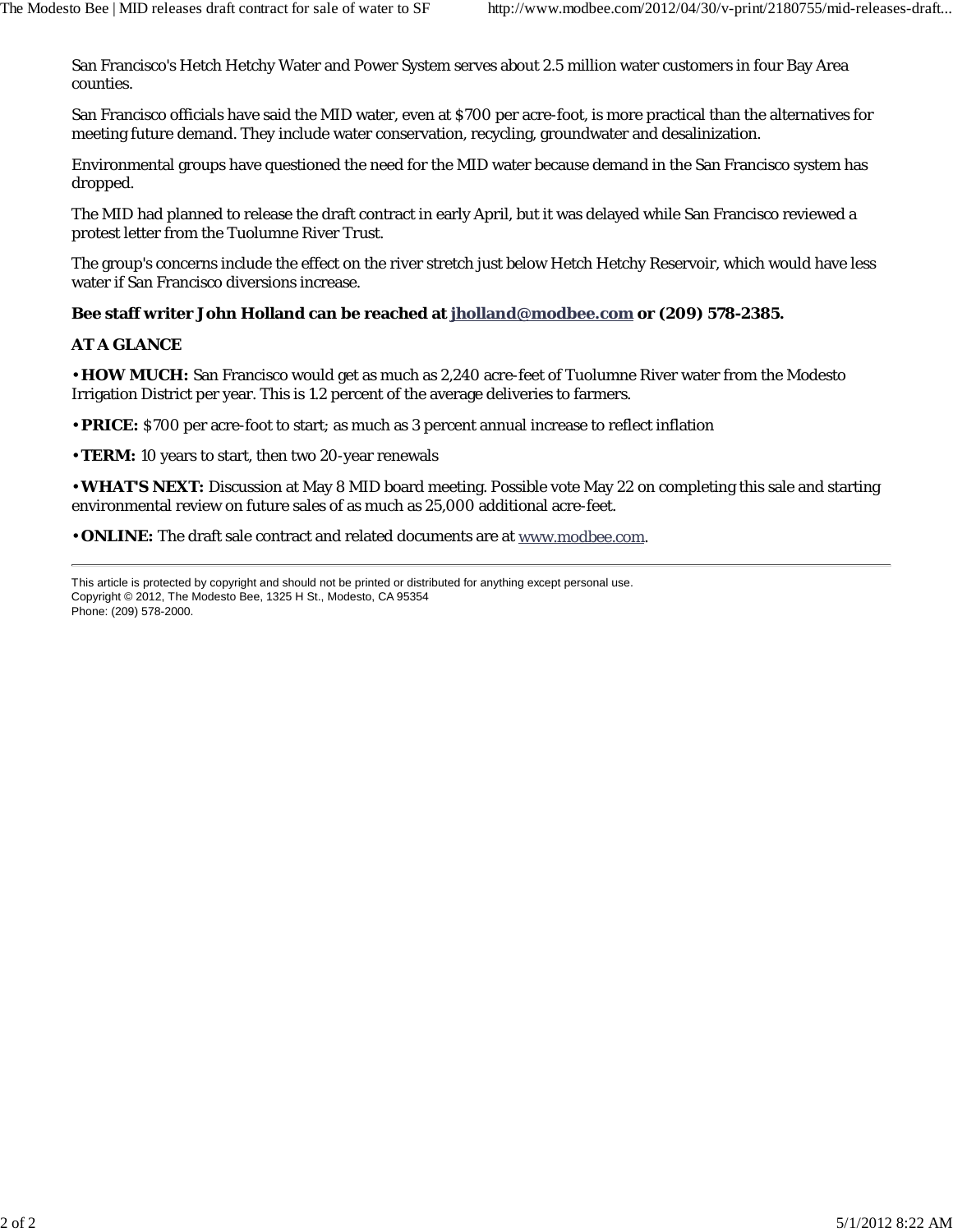# **The Modesto Bee**

modbee.com

**Print This Article** 

Posted on Sun, Sep. 16, 2012

## **Oakdale Irrigation District outlines water sale idea**

### *By John Hollandjholland@modbee.com*

*last updated: September 17, 2012 12:14:18 AM* **OAKDALE -- ]**

Details have emerged about the proposed sale of Oakdale Irrigation District water to the tiny Bay Area city of Brisbane.

The district would sell up to 2,400 acre-feet from its Stanislaus River supply each year, according to a tentative "term sheet" to be discussed at Tuesday's board meeting.

This would come out of the roughly 40,000 acre-feet the OID has available because two previous water transfers — to Stockton-area domestic users and to river fishery flows — have ended.

For the first five years, Brisbane would pay \$500 for each acre-foot it uses each year, with annual increases to reflect inflation. It would pay \$100 per acre-foot for anything not used from the total available.

From the sixth year on, Brisbane would pay \$500 per acre-foot plus the inflation increases for an amount of water yet to be determined, but not exceeding 2,400 acre-feet.

OID's farmers pay a flat \$19.50 per acre, which provides as much water as can be reasonably used.

The contract would have an initial term of 50 years but could be renewed for 25-year periods. The draft says the supply "will not be reduced on an annual basis by OID for any reason, unless by mutual agreement of the parties."

OID General Manager Steve Knell proposes an Oct. 2 board vote on the term sheet. Negotiation of a final contract would follow, as would study of the sale's effects on the environment.

The Brisbane City Council is to consider approving the term sheet this evening.

#### **Bigger than first MID plan**

The proposal comes amid the controversy over the Modesto Irrigation District's proposed sale of Tuolumne River water to San Francisco, which is just north of Brisbane.

Brisbane, which has about 4,300 people, gets its current supply from San Francisco's Hetch Hetchy Water and Power System on the Tuolumne.

MID's first proposed sale would involve up to 2,240 acre-feet of water a year at a starting price of \$700 per acre-foot.

The proposal has been fiercely debated over the past year. Critics say it could leave Modesto-area farmers and domestic users short during dry years. Supporters say there is enough water to go around, and the income could help with canal system upgrades.

The MID and San Francisco have discussed a sale of up to 25,000 acre-feet per year — water that would be freed up by conservation projects on the canals.

#### **A series of steps**

The OID-Brisbane deal would not be a direct sale of water. Instead, it would require agreement by several parties to take these steps:

• An amount of Stanislaus water equal to the Brisbane purchase would be shifted by the OID to the MID via a connection between their systems.

- The MID would let an equal amount be held back in Hetch Hetchy Reservoir, upstream of the district's diversion.
- The Hetch Hetchy system would deliver extra water to Brisbane.

Brisbane would use most of the water for the proposed Baylands development, a major project on the city's east side,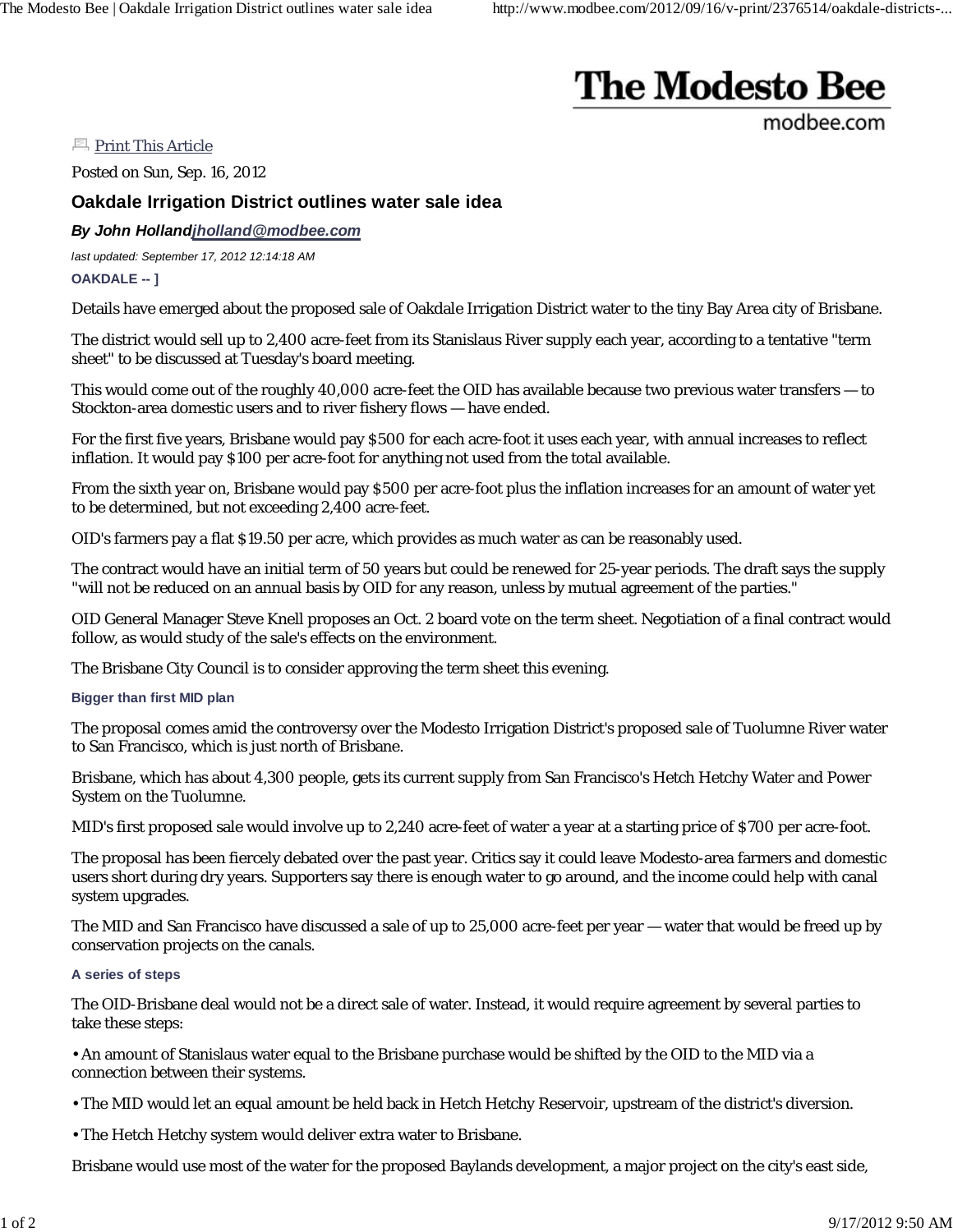according to a city staff report issued Friday.

#### **The OID board will meet at 9 a.m. Tuesday at the district office, 1205 E. F St., Oakdale.**

**Bee staff writer John Holland can be reached at jholland@modbee.com or (209) 578-2385.**

This article is protected by copyright and should not be printed or distributed for anything except personal use. Copyright © 2012, The Modesto Bee, 1325 H St., Modesto, CA 95354 Phone: (209) 578-2000.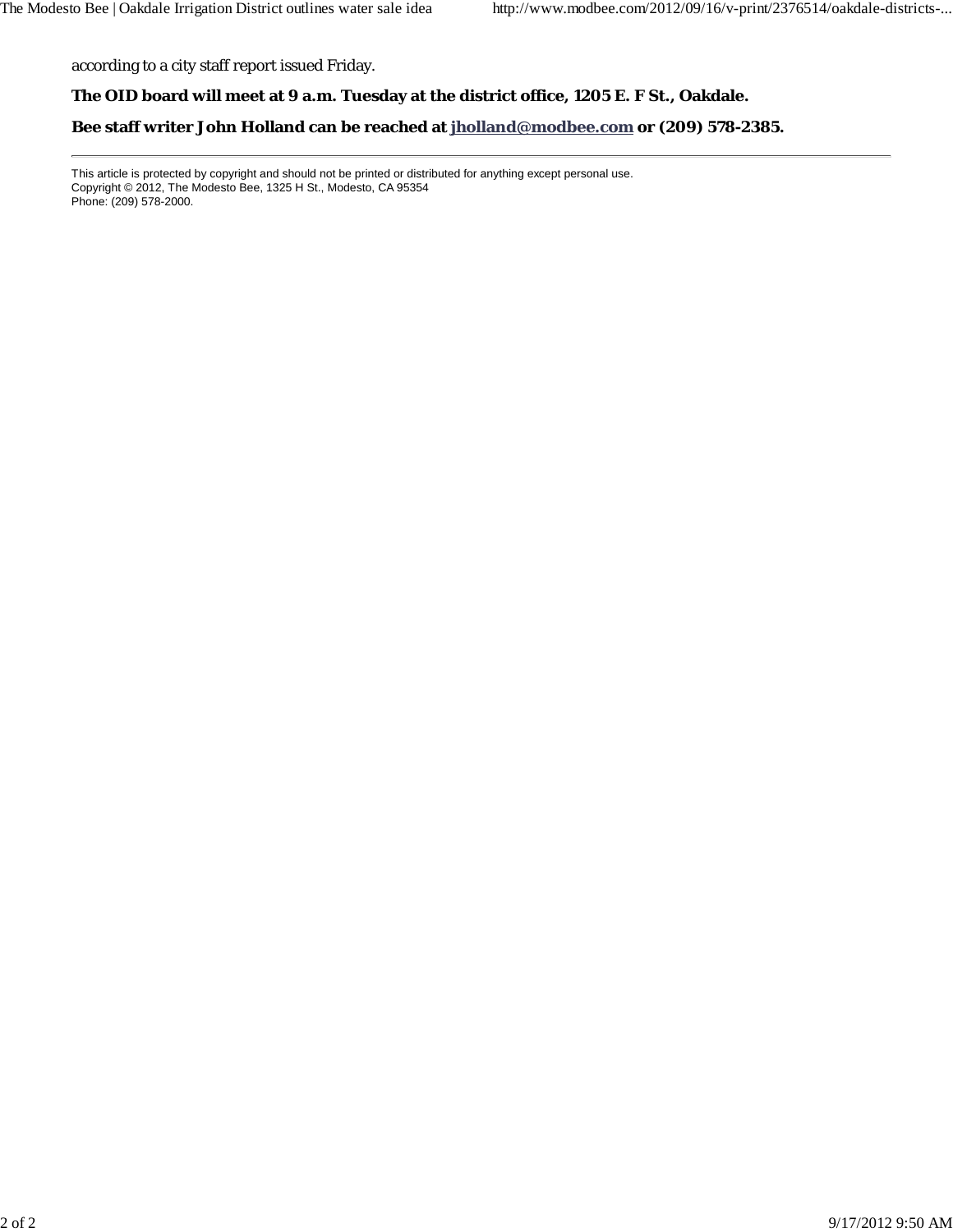# Print This Article

# **OID Approves Annexation List**

Dawn M. Henley dhenley@oakdaleleader.com 209-847-3021, ext. 8117 February 20, 2013

A revised list of parcels for agricultural annexation was approved by the Oakdale Irrigation District Board of Directors at its Feb. 19 regular meeting. The approval was for a total of 812.1 acres, owned by seven applicants, to be annexed. This item had been tabled at the prior OID meeting.

Due to the OID's flushing out of "fringe" parcels that were not formally in district boundaries and the subsequent applications received to annex said fringe parcels, the district had 386 acres worth of irrigation water left over, as only 330 acres had applications submitted of the 716 acres eligible to be annexed under fringe parcel terms. With the additional water freed up, OID offered Ag annexation for parcels that met certain guidelines. Only up to 386 acres were to be annexed but the board decided to also allow a 430-acre parcel that met the criteria to be annexed. If the board hadn't upped the acreage allowable, it would have had to choose between either the six parcels together or the one other parcel. The water "account" that the additional acreage will require will be pulled from the OID's water transfers (sales) surplus, which is approximately 16,000 acre feet of water. OID General Manager Steve Knell said that about 1,600 acre feet of additional water will satisfy the annexation list.

The seven applicants are comprised of five landowners on the north side of the district, Paul Dole, John Brichetto, Randy Paddack, Holly Moore, and Wendell Naraghi for 353.5 acres and two landowners on the south side of the district, Robert T. Gilbert and Hoekstra Dairy for 458.6 acres.

These parcels will be annexed under similar terms to the Trinitas Annexation, which are still being negotiated. The annexation process will commence, once the terms are finalized and signed by the applicants.

In other business, the board also approved a funding request for the Oakdale Joint Unified School District's fourth grade salmon project for 2013, in the amount of \$2,200. The cost is to cover bussing for the district's approximately 400 fourth graders to the Knights Ferry Recreation Area to conduct their Chinook salmon studies field day.

In discussion, the staff and board talked about preparations for the start of the 2013 irrigation season. Knell said that the season will likely start in early March if there isn't a good amount of precipitation in the meantime.

"It's dry out there," he said, later adding, "January 6 was the last effective precipitation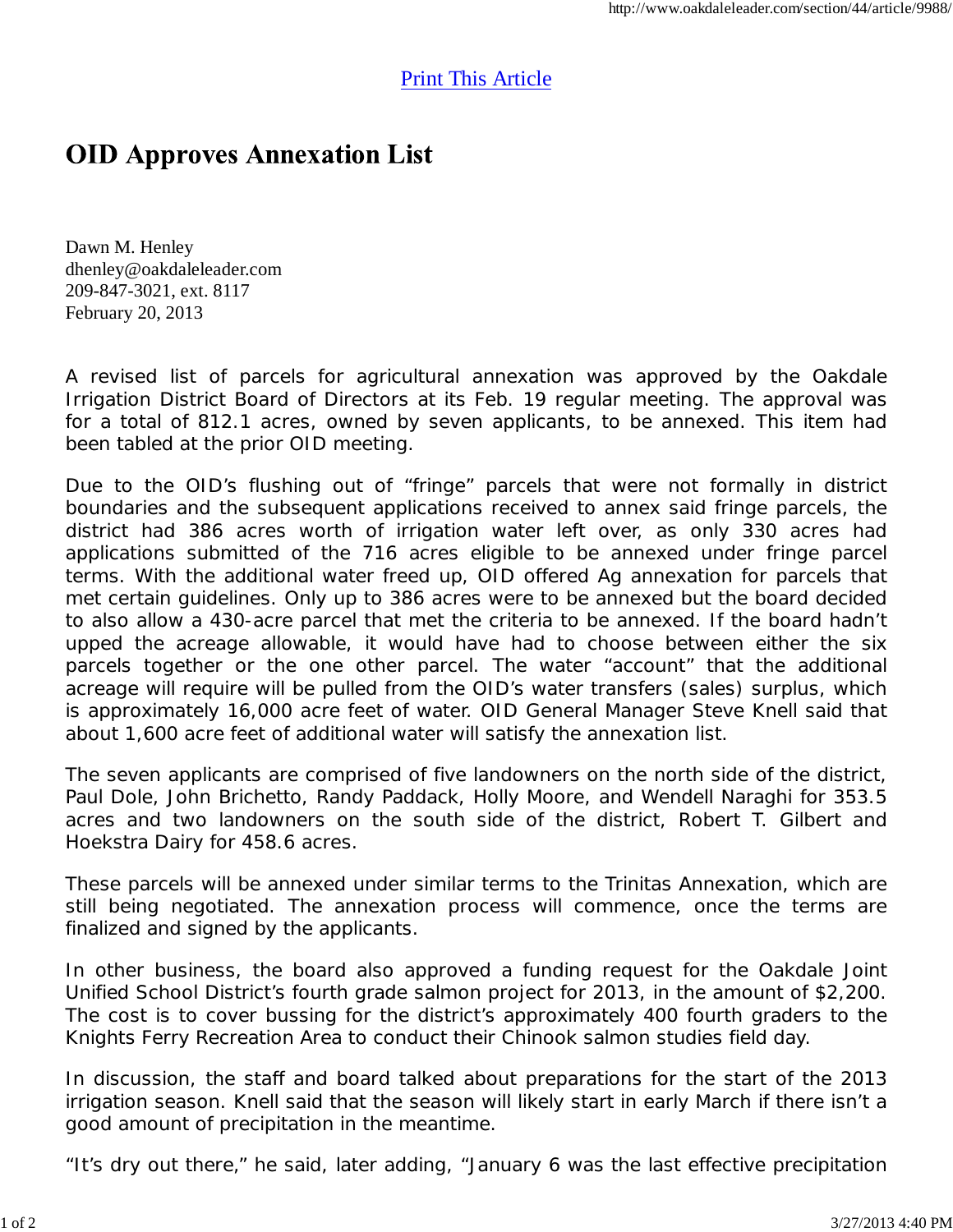here."

Knell reported that on Feb. 14, inflow to New Melones Reservoir was at 91 percent of normal but as of the Feb. 19 meeting, that number had changed to 89 percent of normal. The matter of when to start the water season will come before the board at the March 5 meeting.

The next regular meeting of the OID Board of Directors will be at 9 a.m. on Tuesday, March 5 in the OID boardroom, 1205 East F. The next regular joint board meeting of the Tri-Dam Project will be at 9 a.m. on Thursday, Feb. 21, also in the OID boardroom.

http://www.oakdaleleader.com/section/44/article/9988/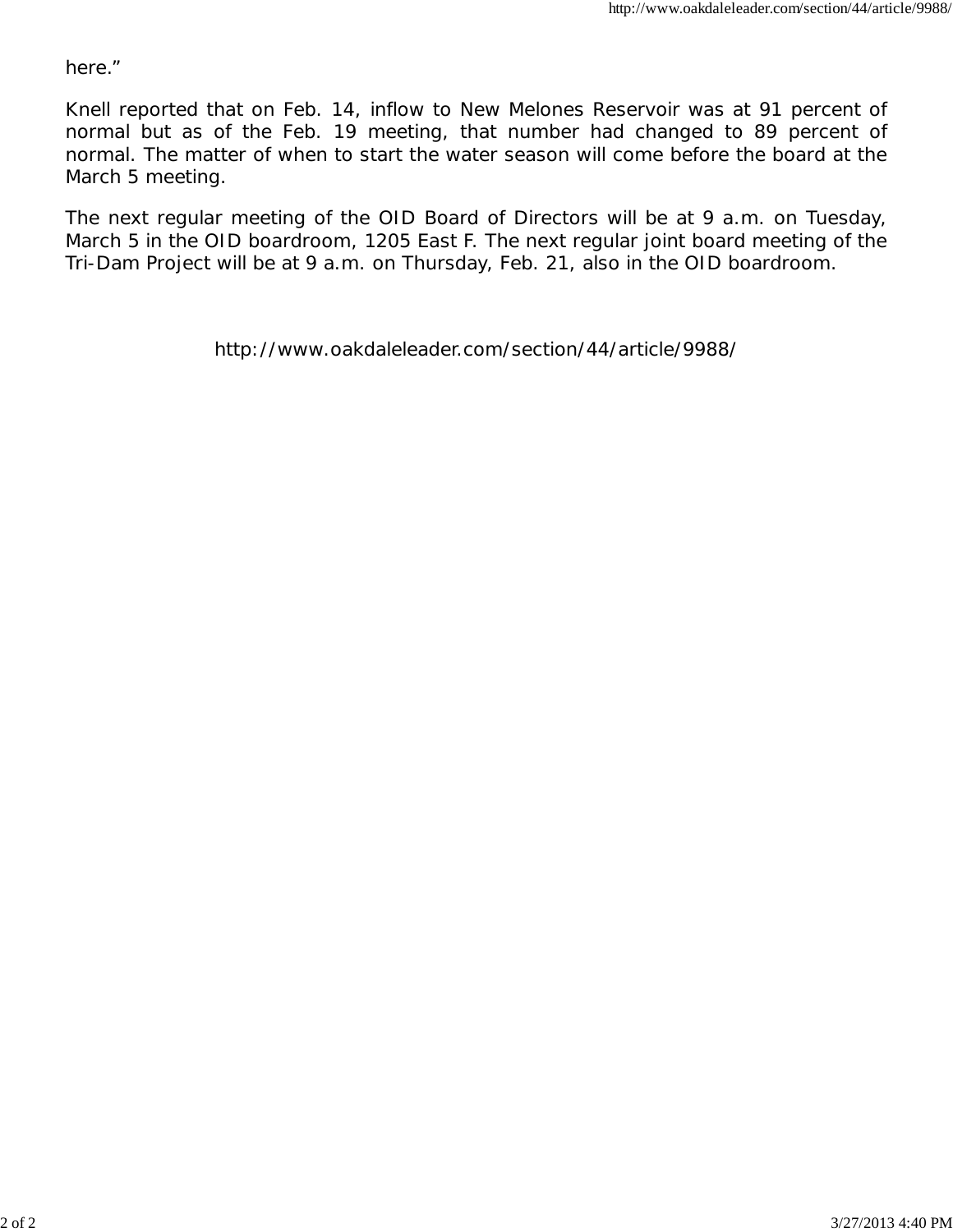The Modesto Bee | JARDINE: Eastern Stanislaus' grazing land giving way ... http://www.modbee.com/2012/11/03/v-print/2441513/jardine-eastern-stan...

# **The Modesto Bee**

modbee.com

**Print This Article** 

Posted on Sat, Nov. 03, 2012

## **JARDINE: Eastern Stanislaus' grazing land giving way to acres of orchards**

*By Jeff Jardinejjardine@modbee.com*

*last updated: November 03, 2012 11:25:59 PM* **OAKDALE -- ]**

For more than a century, the road from Oakdale toward the Sierra took you into cattle country. Hereford and Black Angus cattle speckled the dry, grassy fields and the rolling hills.

It still does and they still do, in fact. But the landscape is changing rapidly and dramatically.

The Old West, as we've known it here in Stanislaus County, is being shoved east. Thousands of acres of dry grassland and hills are being plowed under. Drip irrigation and misting systems are being assembled, with white PVC pipes lining the hillcrests.

The new cow, calf or steer is an almond tree — make that thousands upon thousands of trees, with thousands upon thousands more on the way.



JEFF JARDINE / jjardine@modbee.com Almond orchards have taken over what was, for more than a century, cattle grazing lands east of Oakdale near Knights Ferry and north of the Stanislaus River. This is visible from Sonora Road. Taken Oct. 30, 2012. - Modesto Bee - Jeff Jardine

Within a few years, almond and walnut orchards will stretch from Highway 108-120 several miles south to Warnerville Road, east of Oakdale. The transformation of this land amazes even those who live there.

"Incredible," said Lia Ardis, whose family once ran cattle to go with their almond and walnut orchards. She is among those who have sold acreage to an investment company from the Bay Area called Trinitas Partners. Last weekend, she took visiting relatives on an eye-opening drive out Warnerville Road to see the almond orchards and vineyards lining what until a few years ago had been wide-open cattle country.

"They couldn't believe it," she said.

The expansion of almond orchards in this county is nothing new. It's been going on for 30 years. In 1982, the county had 8,738 acres of almond trees. By 2011, it had  $99,301 - 7,227$  of which were planted since 2009 and are reaching production maturity.

I don't know if "production maturity" is an official almond term, but it sounds pretty scientific, so we'll go with it.

Trinitas is ramping up the expansion. The investment group is headed by an unlikely triumvirate of a Cal guy (Ryon Paton), a Stanford guy (William Hooper) and a Harvard guy (Kirk Hoiberg).

"It wasn't like we understood the sector," Paton said. "But we like investments in agriculture. And we liked the idea of crop types — almonds, walnuts and pistachios."

They consulted with ag experts, including some from California universities.

"The first people we worked with were in almonds," Paton said. "They're one of California's specialties. With 80 percent of the world market, looking at the research, it seemed like a good place to start, from the risk management perspective."

So they began looking at land, and decided Stanislaus County offered opportunity.

About five years ago, they acquired acreage north of the Stanislaus River off Orange Blossom Road. Trinitas harvested its first almond crop last month.

It has expanded its holdings to include the swath of land south of 108-120 to Warnerville Road.

Ardis said selling acreage to Trinitas was one of the most difficult things she's ever done. Her husband, Rick Ardis, died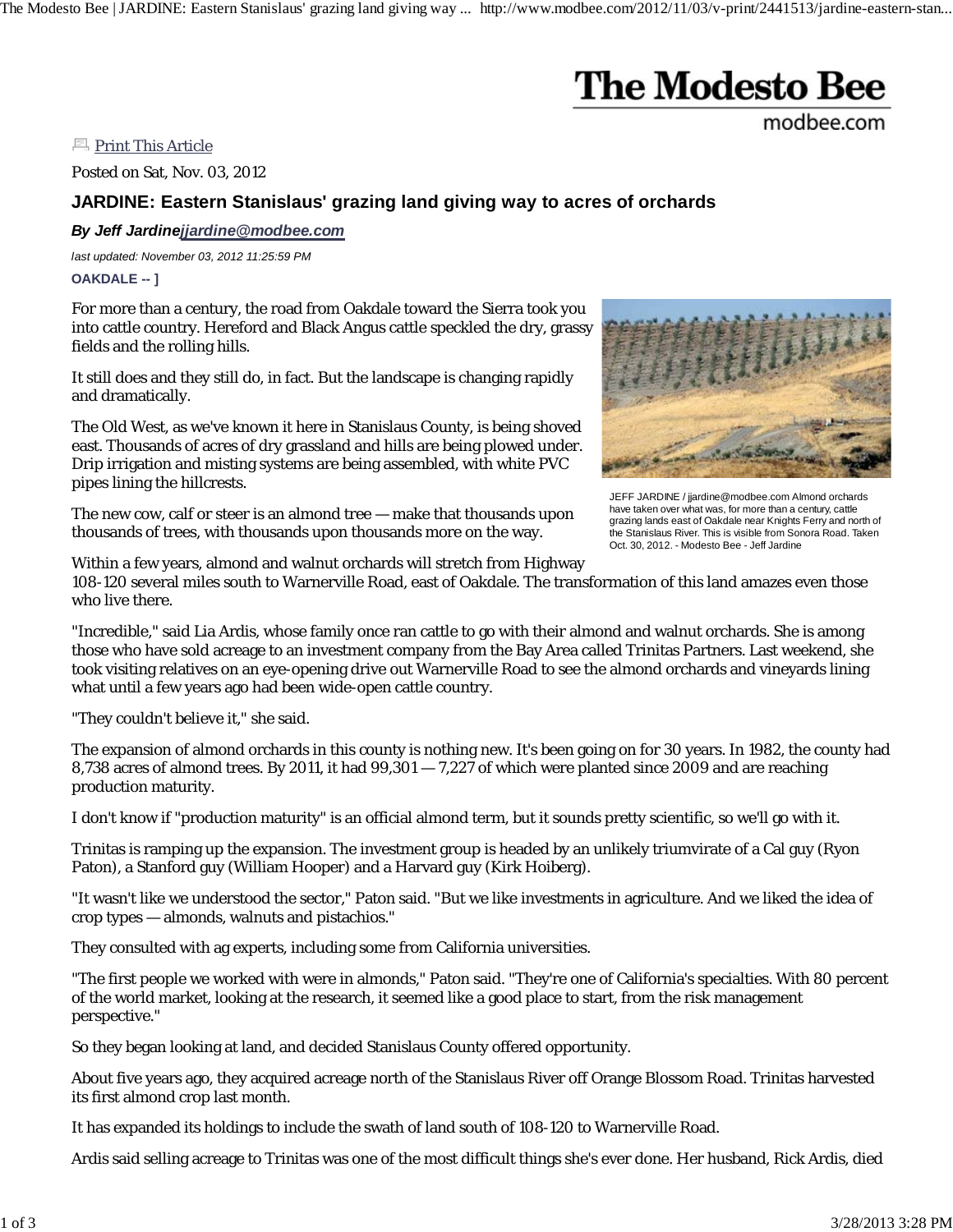in 2007. He loved the wide-open cattle country, but diversified his holdings with almond and walnut orchards.

"It was heaven on earth to him," she said.

But the cattle business wouldn't support the family, with the grown children starting families of their own.

"The kids liked farming better," she said.

Trinitas came along and made them an "offer we couldn't refuse," Lia Ardis said.

The Ardises then bought other property, including 320 acres of almonds, and are preparing to plant more on the land they retained.

They are among the nine landholders who sold to Trinitas in parcels ranging in size from 369 to 1,161 acres. In all, the company owns 7,234 acres and wants to annex them into the Oakdale Irrigation District at \$2,600 per acre — \$18.81 million paid over 20 years — and then buy water at \$60 per acre-foot. The OID board could vote on annexation early next year.

Of that acreage, about 6,200 ultimately will be planted in almonds or walnuts.

"We have a great well system," Paton said. "If we didn't have OID, we could still water our trees."

But having OID water available is better for all involved, he said. "We don't want neighbors coming after us 30 years down the road for depleting the aquifer."

Supplying Trinitas' needs, which remain secondary to existing customers, would pretty much max out the OID's capacity to move water south of the Stanislaus River, though not north of it, said Steve Knell, the OID's general manager.

"We're not offering any guarantees," he said. "(In the years) we run short of water, they get cut off."

In fact, they'll likely need to use their well water during peak irrigation time (June through August). At the same time, Knell said he's found the Trinitas folks to be as environmentally proactive as anyone with which he's ever dealt.

"That's another anomaly about them," he said. "They've done set-asides for vernal pools, fairy shrimp and salamander habitat."

Trinitas employs about 45 workers, not including subcontractors.

Paton and his partners tend to shy away from publicity. But he conceded that acquiring so much land and requesting to annex it into a publicly owned water district has put them on the public's radar. So have the excavation work and new driveways accessing Highway 108-120, in plain view of motorists driving past.

Their increasing presence also generates curiosity and rumors about their investors.

Are John Madden, Condoleezza Rice, Oprah (who really doesn't need a last name) and Nancy Pelosi among those bankrolling this endeavor?

"Our investors require us to keep their names anonymous," Paton said. "So I can't tell you that. Some of it is right and some is not. I can tell that you we have no politicians."

OK, so you can nix Pelosi.

Veteran ag land expert Jerry Marquis of Oakdale, who has brokered deals all over the state and has seen ag operations all over the world in the past 50 years, is skeptical about such a huge undertaking and certainly about additional expansion.

Cattle prices are strong, in no small part because of drought conditions in other parts of the country. That keeps the value of grazing land higher.

While almonds generate about \$2 a pound for growers, and walnut growers also are prospering, finding more land with available water in Stanislaus County will be difficult. And China already is the world's largest producer of walnuts, though it hasn't enjoyed the same success with almonds.

The varying prices of land, the availability of water, environmental concerns, annexation fees and water costs combine to make ventures such as Trinitas' risky, Marquis said.

"It's going to be interesting," he said. "I question that very much."